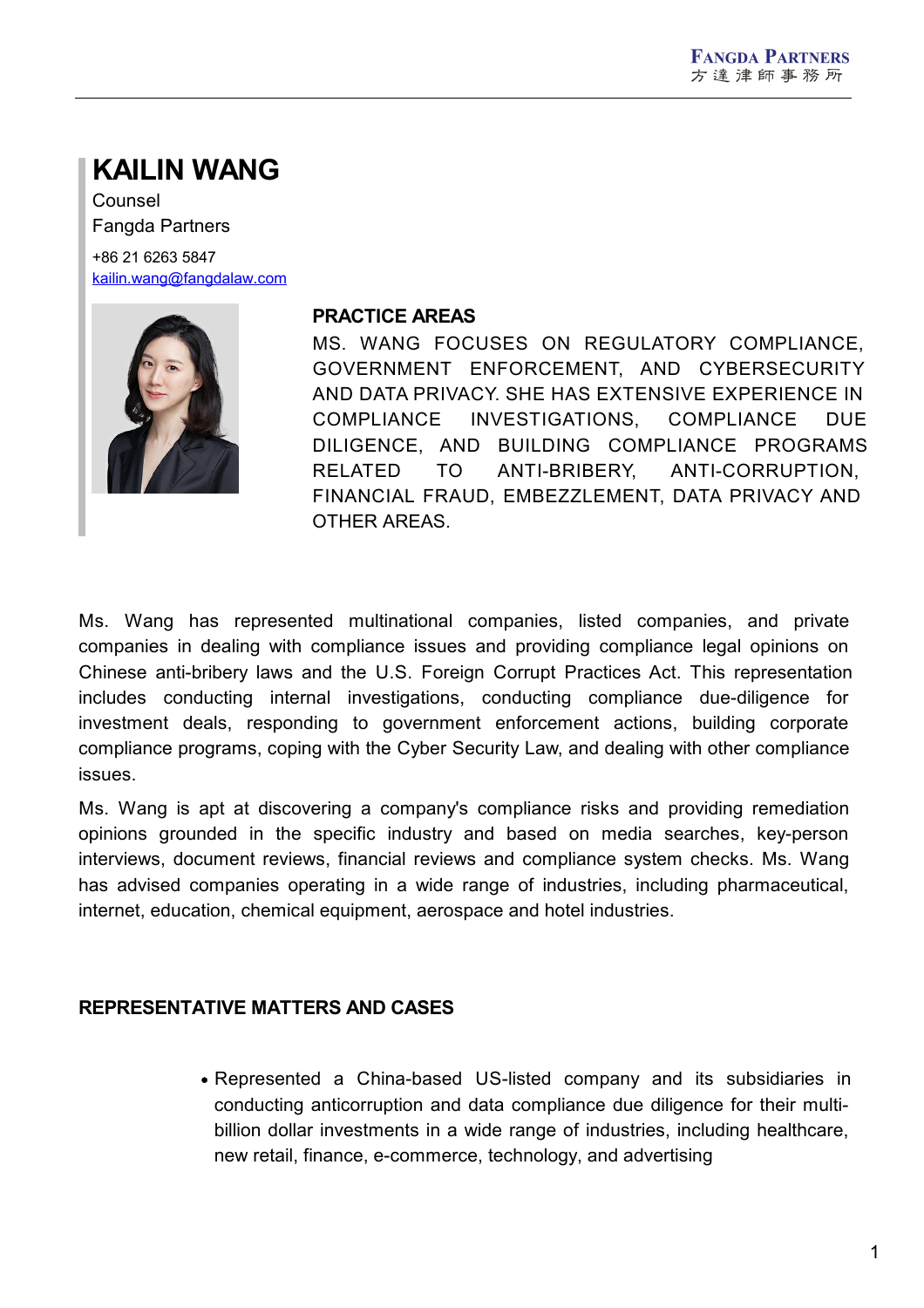- Represented a leading medical equipment company in conducting anticorruption due diligence for its investments in the healthcare industry in China
- Represented various leading companies in finance, aviation, medical equipment in conducting anticorruption due diligence for their investments in China
- Represented a leading pharmaceutical company in responding to investigations by the China Administration of Industry and Commerce (AIC) as well as in conducting internal investigations of potential FCPA and commercial bribery violations
- Represented a joint venture between a leading global pharmaceutical company and a major SOE in various internal investigations, including FCPA, Chinese commercial bribery, embezzlement, accounting fraud, conflict of interest and other internal investigations, and advised the joint venture in improving its compliance program
- Represented various leading companies in internet, education, aircraft manufacturing, chemical equipment, hotel and leisure, human resources and logistics industries in their internal investigations of potential FCPA and commercial bribery violations
- Represented a leading UK-based catering company in responding to an investigation by the AIC into potential Chinese commercial bribery violations
- Represented various companies in building their compliance programs to adhere to the FCPA, the UK Bribery Act and Chinese commercial bribery laws
- Represented a leading e-commerce company in establishing a culture of compliance, including by establishing compliance policies, a crisis management charter, and compliance systems that adhere to the FCPA and Chinese commercial bribery laws
- Represented a Fortune 500 company in its third-party due diligence review
- Advised a leading pharmaceutical company on potential risks related to Advertising Law
- Advised a multinational company on the Cyber Security Law

#### **OTHER INFORMATION**

#### **Education**

• Peking University, LL.B